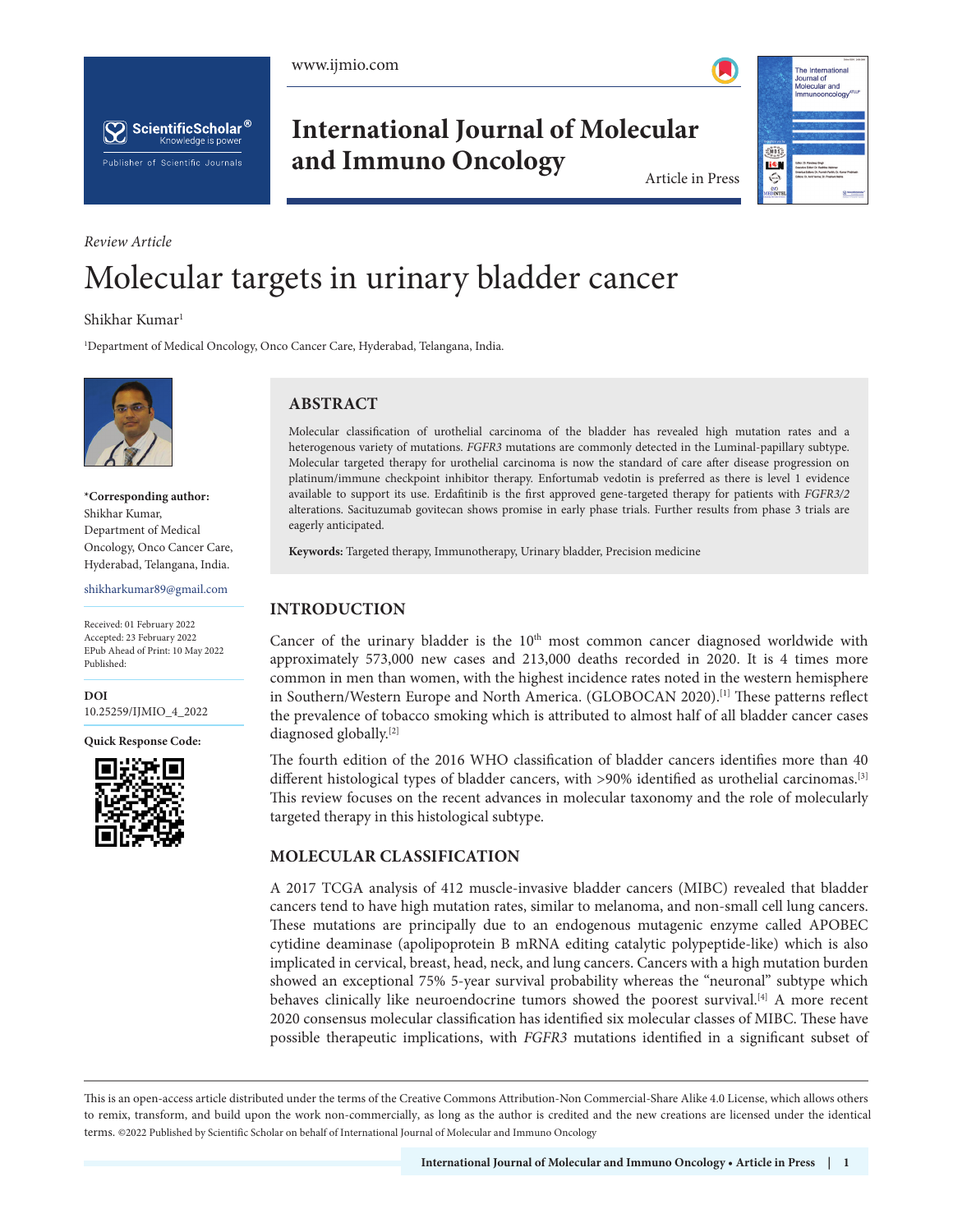Luminal papillary tumors and immune checkpoint markers in the basal-squamous subtype<sup>[5]</sup> [Table 1].

These molecular classifications have provided a framework for future prospective trials to establish how these classes can best be used clinically. As of now, there are very few established biomarkers and approved targeted therapies for advanced bladder cancers. Before delving into the clinical data supporting these molecular targets, a summary of current systemic therapy for advanced urothelial cancers is discussed.

## **CURRENT SYSTEMIC THERAPY FOR ADVANCED UROTHELIAL CANCERS**

Cisplatin-based combination chemotherapy is the preferred initial therapy for advanced urothelial cancers. Gemcitabinecisplatin is preferred over methotrexate-vinblastinedoxorubicin-cisplatin as it has similar efficacy and is less toxic. The prognosis of these patients is poor, as only 50% achieve any response to therapy and have a median survival of 14 months with a 5-year survival rate of only  $13\%$ .<sup>[6,7]</sup> Maintenance therapy with avelumab, an immune checkpoint inhibitor (ICPi), in patients who do not have progression after four to six cycles of chemotherapy in the randomized phase III JAVELIN Bladder 100 trial resulted in an improvement in median overall survival (OS) from 14.3 to 21.4 months (HR 0.69,  $P = 0.001$ ) and represents a breakthrough in the firstline systemic therapy for advanced bladder cancers.[8]

The ICPi's pembrolizumab and atezolizumab are approved as first-line treatment options for patients who are ineligible for platinum-based chemotherapy based on single-arm Phase II trials.[9,10] Long-term data for pembrolizumab were presented at the 2021 ASCO meeting, where an objective response rate of 29% and a 3-year OS of 22% were reported.<sup>[11]</sup> Second-line immunotherapy is approved in those who have progressed after platinum-based chemotherapy; however, after the approval of maintenance avelumab in the first-line setting, their current role in the second-line setting remains limited. Moreover, only pembrolizumab has Phase III data to support its use in the second-line setting (2 year OS 26.9% vs. 14.3% with physician's choice of chemotherapy) whereas only Phase I/II data exist to support the use of nivolumab and avelumab in this setting.<sup>[12-15]</sup>

## **MOLECULAR TARGETED THERAPY**

#### **NECTIN-4 - Enfortumab vedotin (EV)**

Nectin-4 is a type I transmembrane protein and belongs to a family of cell-adhesion molecules that have been identified as a potential target in epithelial cancers. Moderate to strong staining has been observed in more than 60% of bladder tumor specimens.[16] EV is a novel antibody-drug conjugate (ADC) comprising the human anti-nectin4 antibody linked

|            |  |  | <b>Table 1:</b> Molecular classification of muscle-invasive bladder |  |
|------------|--|--|---------------------------------------------------------------------|--|
| carcinoma. |  |  |                                                                     |  |

| 2017 TCGA classification<br>$(n=412)^{[4]}$                                                                                                        | 2020 classification<br>$(n=1750)^{5}$                                                                                                                 |
|----------------------------------------------------------------------------------------------------------------------------------------------------|-------------------------------------------------------------------------------------------------------------------------------------------------------|
| 1. Luminal-papillary (35%)<br>$-$ FGFR3-44%<br>- Retained SHH signalling<br>- Develops from precursor<br><b>NMIBC</b>                              | 1. Luminal papillary (24%)<br>$-$ FGFR3-40%<br>- CDKN2A deletion-33%<br>- Chr. 9 deletion                                                             |
| 2. Luminal-infiltrated (19%)<br>- Wild type p53 signature<br>- Chemo-resistant<br>- Lymphocytic infiltrates,<br>increased PD-1/PD-L1<br>expression | 2. Luminal non-specified (8%)<br>$-$ PPARG- 76%<br>$-$ ELF3 $-35%$                                                                                    |
| 3. Luminal (6%)<br>- The highest expression of<br>Uroplakin genes<br>- Umbrella cell phenotype                                                     | 3. Luminal unstable (15%)<br>- PPARG-89%, E2F3/<br>SOX4-76%<br>- ERBB2 amplification-39%<br>- TP53 mutation-76%<br>- Highest somatic mutation<br>load |
| 4. Basal-squamous (35%)<br>- TP53 mutations<br>- Strongest immune<br>expression signature                                                          | 4. Stroma-rich (15%)                                                                                                                                  |
| 5. Neuronal (5%)<br>- TP53/RB1 mutations                                                                                                           | 5. Basal-squamous (35%)<br>- TP53 mutation-58%,<br>RB1-20%<br>- 3p14.2 deletion-49%<br>6. NE-like (3%)<br>- TP53/RB1 mutations-94%                    |

to a microtubule inhibitor (monomethyl auristatin E). Based on encouraging data from Phase I and II trials (EV-101 and EV-201, respectively),  $[17,18]$  EV (1.25 mg/kg intravenously D1/D8/D15 every 28 days) was evaluated in the Phase III EV-301 study in patients who had progressed after platinumbased chemotherapy and a ICPi. Nectin-4 expression was not required for enrolment in the trial. The control arm consisted of the physician's choice of chemotherapy (either paclitaxel/docetaxel/vinflunine). The trial achieved its primary endpoint, with OS being significantly longer in the experimental arm (median OS 12.8 vs. 8.9 months, HR 0.70,  $P = 0.001$ ). Overall response rate (ORR) was also better with EV (40.6% vs. 17.9%, *P* < 0.001). The unique side effects attributable to EV were skin rashes (Grade1-2-30% and Grade 3-14%) and peripheral sensory neuropathy (Grade 1-2-40% and Grade 3-3.7%).[19]

EV was approved on July 9, 2021, by the US Food and Drug Administration (FDA) in patients with locally advanced or metastatic urothelial cancers who have progressed on both platinum-based chemotherapy and ICPi therapy.[20]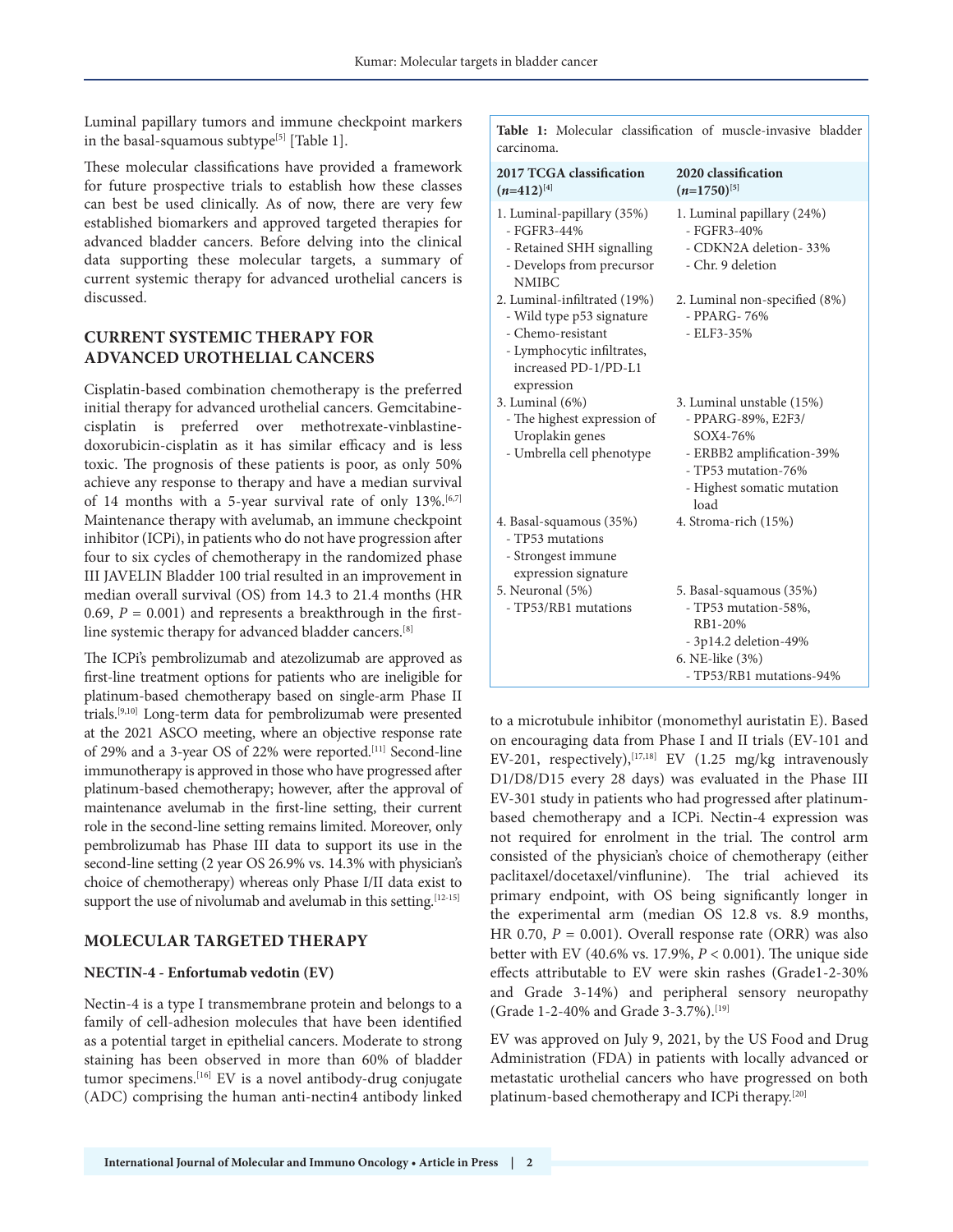

**Figure 1:** Treatment algorithm for targeted therapy in urothelial carcinoma.

| Table 2: Select ongoing phase 3 trials of targeted therapies in urothelial carcinoma.                  |                                                                  |                                                                               |                      |                                                              |                                 |  |  |  |  |
|--------------------------------------------------------------------------------------------------------|------------------------------------------------------------------|-------------------------------------------------------------------------------|----------------------|--------------------------------------------------------------|---------------------------------|--|--|--|--|
| <b>Trial ID</b>                                                                                        | Standard arm                                                     | Experimental arm                                                              | Planned<br>target(n) | Primary<br>endpoint                                          | <b>Study</b><br>completion date |  |  |  |  |
| NCT04527991<br>(TROPICS-04)                                                                            | Physician's choice of<br>chemotherapy*                           | Sacituzumab govitecan                                                         | 600                  | <b>OS</b>                                                    | January 2024                    |  |  |  |  |
| NCT03390504                                                                                            | Arm $1B^{-**}$<br>Arm 2B- Pembrolizumab                          | Arm 1A/2A- Erdafitinib                                                        | 631                  | <b>OS</b>                                                    | April 2024                      |  |  |  |  |
| NCT04223856<br>$(EV-302)$<br>$1st$ line setting                                                        | Gemcitabine+Cisplatin/<br>Carboplatin                            | Pembrolizumab+EV                                                              | 860                  | PFS, OS                                                      | November 2023                   |  |  |  |  |
| NCT03924895<br>(Cisplatin ineligible<br>-postoperative)                                                | Surgery (Radical cystectomy<br>+pelvic lymph node<br>dissection) | $Arm 1-$<br>Pembrolizumab+Surgery<br>$Arm 2-$<br>Pembrolizumab<br>+EV+Surgery | 863                  | pCR<br>(pathological)<br>Complete<br>response)<br><b>EFS</b> | May 2027                        |  |  |  |  |
| *Paclitaxel/Docetaxel/Vinflunine. **Docetaxel/Vinflunine. OS: Overall survival, EV: Enfortumab vedotin |                                                                  |                                                                               |                      |                                                              |                                 |  |  |  |  |

#### **FGFR3/FGFR2 - Erdafitinib**

Erdafitinib is an oral pan-fibroblast growth factor receptor (FGFR) tyrosine kinase inhibitor. Erdafitinib was studied in advanced urothelial cancers in the single arm phase 2 BLC2001 trial. FGFR3 gene mutations (R248Cs, S249C, G370C, and Y373C) or FGFR2/3 gene fusions (FGFR3- TACC3, FGFR3 BAIAP2L1, FGFR2-BICC1, and FGFR2- CASP7) were required for study entry. FGFR alterations were tested by a RNA-based RT-PCR assay. Out of 2214 patients screened for the study, only 417 had a detectable FGFR alteration and ultimately 99 patients were enrolled to receive 8 mg/day of continuous oral erdafitinib. In the initial publication, an ORR of 40% and a median progressionfree survival (PFS) of 5.5 months was noted in this heavily pre-treated population. ≥Grade 3 toxicities noted were hyponatremia (11%), stomatitis (14%), and asthenia (8%). Hyperphosphatemia, a known class effect of FGFR inhibitors, was noted in 78% of patients. About 3% of patients discontinued treatment due to central serous retinopathy.[21]

Based on these results, the US FDA granted accelerated approval to erdafitinib on April 12, 2019, for patients with locally advanced or metastatic urothelial cancers with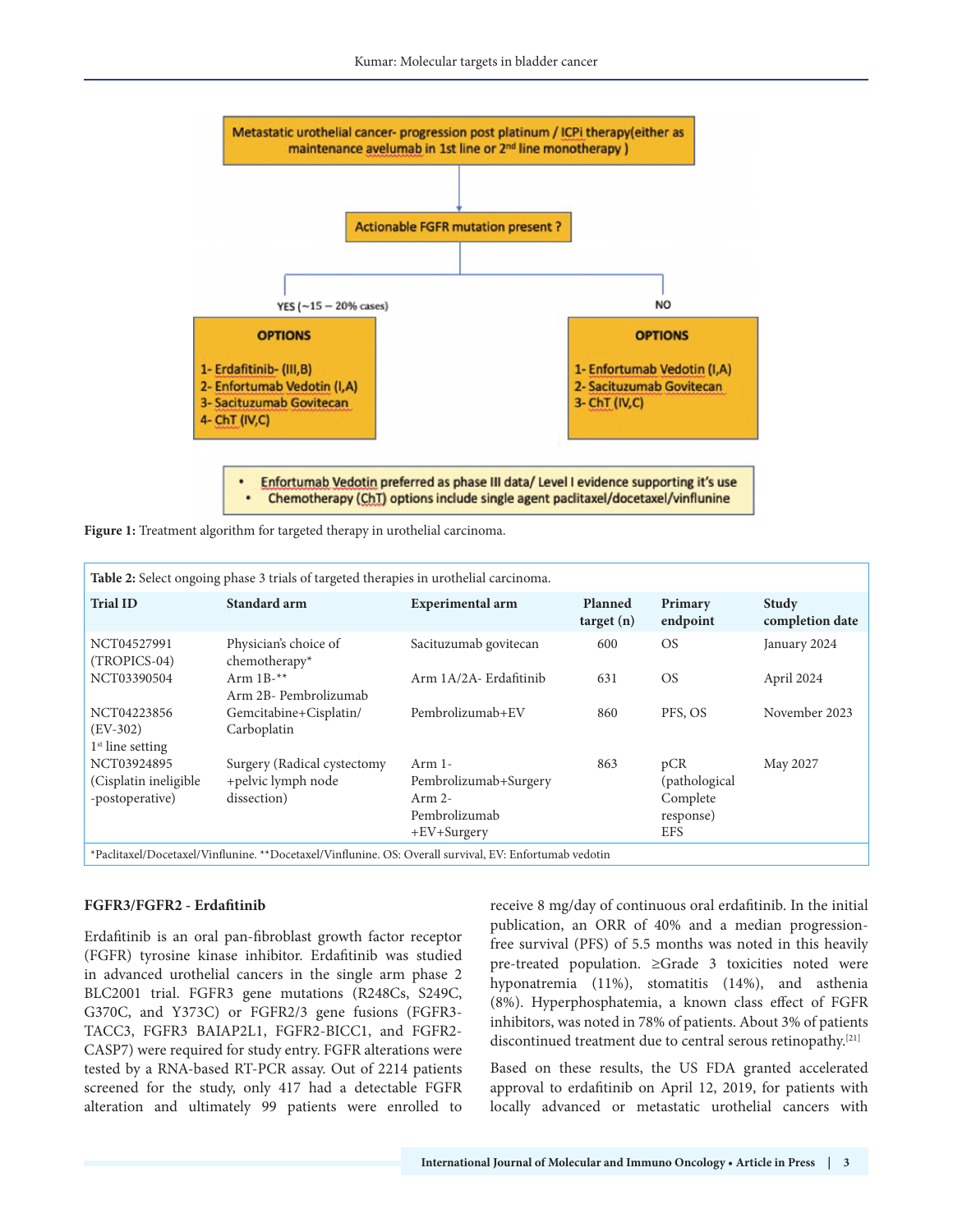FGFR3/2 alterations who had progressed on platinum-based chemotherapy. The FDA has also approved a companion diagnostic RT-PCR assay to detect FGFR alterations (*therascreen* FGFR kit, QIAGEN N.V). This marked the 1<sup>st</sup> time that a gene-targeted therapy was approved for bladder cancer [Figure 1].<sup>[22]</sup> Long-term follow-up data of the BLC2001 trial were recently published which confirmed the initial findings and did not report any new safety signals.<sup>[23]</sup>

## **Trophoblast cell surface antigen 2 (Trop-2) - Sacituzumab govitecan (SG)**

Trop-2 is a transmembrane glycoprotein that acts on cell proliferation, adhesion, and migration by acting on many intracellular signaling pathways.[24] Elevated Trop-2 expression correlates with aggressiveness and poor prognosis in many epithelial cancers including metastatic urothelial cancers.[25] SG is a Trop-2 directed ADC comprising the anti-Trop-2 humanized monoclonal antibody linked to SN-38 (an active metabolite of irinotecan, a Type 1 Topoisomerase inhibitor). SG was dosed at 10 mg/kg intravenously Day 1 and 8 every 21 days in the single-arm Phase II TROPHY-U-01 study (*n* = 113). After a median of 6 cycles of SG, an ORR of 27.4% was achieved with a median PFS of 5.4 months. Neutropenia was among the most common adverse reactions leading to dose interruption (≥Grade 3–35%). Other significant side effects were anemia (≥Grade 3–14%), and diarrhea (≥Grade 3–10%). Patients with homozygous *UGT1A1 \*28/\*28* genotype are more prone to neutropenia and should be monitored more closely.<sup>[26]</sup>

Based on these results, the US FDA granted accelerated approval to SG on April 13, 2021. However, this approval remains contingent on further randomized data confirming the survival benefit and toxicity profile of this agent [Table 2].<sup>[27]</sup>

# **CONCLUSION**

Platinum-based chemotherapy is still the backbone of systemic therapy for advanced urothelial carcinomas. Immune checkpoint inhibition has also become a standard of care in these cancers, both as maintenance in 1<sup>st</sup> line therapy and as monotherapy in 2<sup>nd</sup> line setting. However, durable responses are obtained in a minority of patients and the overall prognosis remains poor. Molecularly targeted therapy has become the standard of care after the progression of immune checkpoint inhibition. Investigational agents in early phase clinical trials include anti-HER2 ADCs, EZH2 inhibitors, and adoptive cell therapy.

The explosion of knowledge generated by advances in genotyping and transcriptional profiling has now set the stage for a future clinical trial design that should use carefully selected biomarkers and identify the best targets for pharmacological inhibition as well as inform prognosis.

## **Declaration of patient consent**

Patient's consent not required as there are no patients in this study.

#### **Financial support and sponsorship**

Nil.

#### **Conflicts of interest**

There are no conflicts of interest.

## **REFERENCES**

- 1. Sung H, Ferlay J, Siegel RL, Laversanne M, Soerjomataram I, Jemal A, *et al*. Global cancer statistics 2020: GLOBOCAN estimates of incidence and mortality worldwide for 36 cancers in 185 countries. CA Cancer J Clin 2021;71:209-49.
- 2. Islami F, Goding Sauer A, Miller KD, Siegel RL, Fedewa SA, Jacobs EJ, *et al*. Proportion and number of cancer cases and deaths attributable to potentially modifiable risk factors in the United States. CA Cancer J Clin 2018;68:31-54.
- 3. Humphrey PA, Moch H, Cubilla AL, Ulbright TM, Reuter VE. The 2016 WHO classification of tumours of the urinary system and male genital organs-Part B: Prostate and bladder tumours. Eur Urol 2016;70:106-19.
- 4. Robertson AG, Kim J, Al-Ahmadie H, Bellmunt J, Guo G, Cherniack AD, *et al*. Comprehensive molecular characterization of muscle-invasive bladder cancer. Cell 2017;171:540-56.e25.
- 5. Kamoun A, de Reyniès A, Allory Y, Sjödahl G, Robertson AG, Seiler R, *et al*. A consensus molecular classification of muscleinvasive bladder cancer. Eur Urol 2020;77:420-33.
- 6. von der Maase H, Hansen SW, Roberts JT, Dogliotti L, Oliver T, Moore MJ, *et al*. Gemcitabine and cisplatin versus methotrexate, vinblastine, doxorubicin, and cisplatin in advanced or metastatic bladder cancer: Results of a large, randomized, multinational, multicenter, Phase III study. J Clin Oncol 2000;18:3068-77.
- 7. von der Maase H, Sengelov L, Roberts JT, Ricci S, Dogliotti L, Oliver T, *et al*. Long-term survival results of a randomized trial comparing gemcitabine plus cisplatin, with methotrexate, vinblastine, doxorubicin, plus cisplatin in patients with bladder cancer. J Clin Oncol 2005;23:4602-8.
- 8. Powles T, Park SH, Voog E, Caserta C, Valderrama BP, Gurney H, *et al*. Avelumab maintenance therapy for advanced or metastatic urothelial carcinoma. N Engl J Med 2020;383:1218-30.
- 9. Vuky J, Balar AV, Castellano D, O'Donnell PH, Grivas P, Bellmunt J, *et al*. Long-term outcomes in KEYNOTE-052: Phase II study investigating first-line pembrolizumab in cisplatin-ineligible patients with locally advanced or metastatic urothelial cancer. J Clin Oncol 2020;38:2658-66.
- 10. Balar AV, Galsky MD, Rosenberg JE, Powles T, Petrylak DP, Bellmunt J, *et al*. Atezolizumab as first-line treatment in cisplatin-ineligible patients with locally advanced and metastatic urothelial carcinoma: A single-arm, multicentre, phase 2 trial. Lancet Lond Engl 2017;389:67-76.